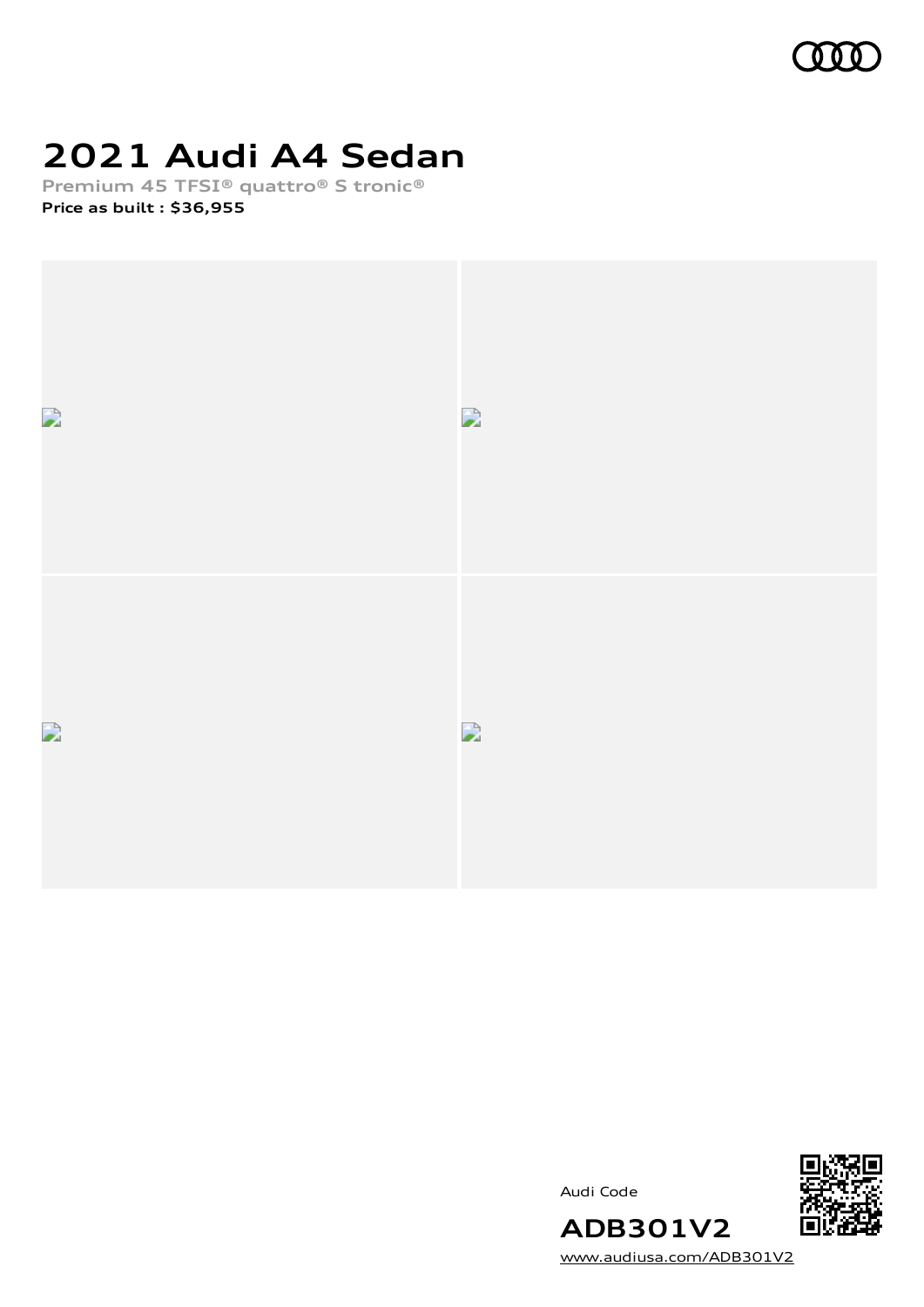## **Summary**

#### **Audi 2021 Audi A4 Sedan** Premium 45 TFSI® quattro® S tronic®

**Price as buil[t](#page-10-0)** \$36,955

#### **Exterior colour**

Navarra Blue metallic

## $\overline{\phantom{a}}$

## **Further Information**

|                 | No           |
|-----------------|--------------|
| Mileage         | 13,317 miles |
| Type of vehicle | Used car     |

**Warranty**

#### **Interior colour**

| Seats     | Rock Gray                          |
|-----------|------------------------------------|
| Dashboard | Black-Rock Gray                    |
| Carpet    | Black                              |
| Headliner | Black (45 TFSI®) / Gray (40 TFSI®) |

#### **Audi Code** ADB301V2

**Your configuration on www.audiusa.com** [www.audiusa.com/ADB301V2](https://www.audiusa.com/ADB301V2)

**Commission number** 31b422310a0e09a82f04

## **Technical Specifications**

| Engine type                  | 2.0-liter four-cylinder                       |
|------------------------------|-----------------------------------------------|
| stroke                       | Displacement/Bore and 1,984/82.5 x 92.8 cc/mm |
| Max. output                  | 261 HP                                        |
| Torque                       | 273 lb-ft@rpm                                 |
| Top track speed              | 130 mph $1$                                   |
| Acceleration (0 - 60<br>mph) | 5.2 seconds                                   |
| Recommended fuel             | Premium                                       |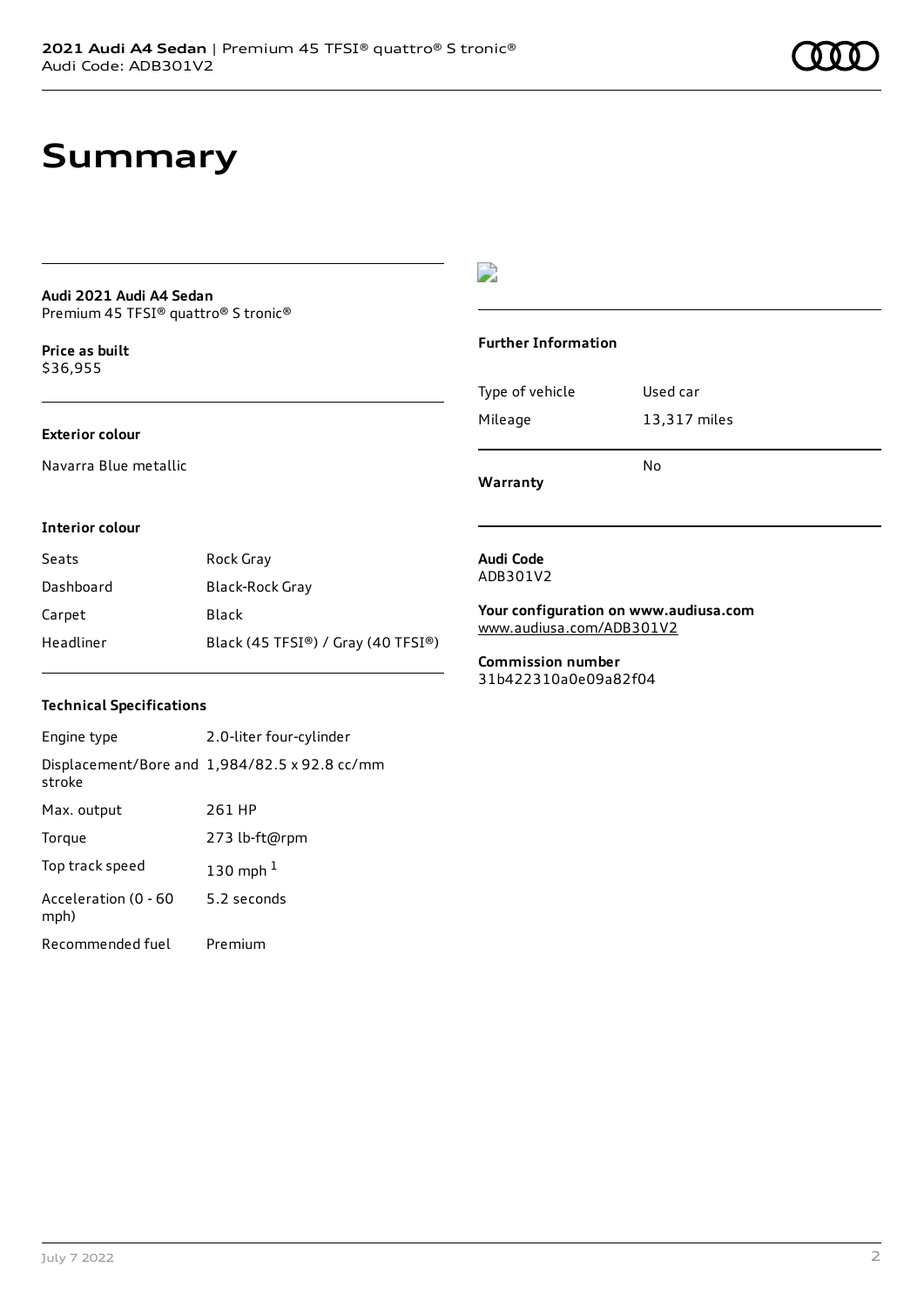# **Equipment**

Navarra Blue metallic

Audi advanced key—keyless start, stop and entry with hands-free trunk release

Power-adjustable, auto-dimming, heated exterior side mirrors with memory

Convenience package

Parking system plus

Audi pre sense® rear

Audi side assist with Rear cross traffic assist and Vehicle exit warning

SiriusXM® with 90-day All Access trial subscription







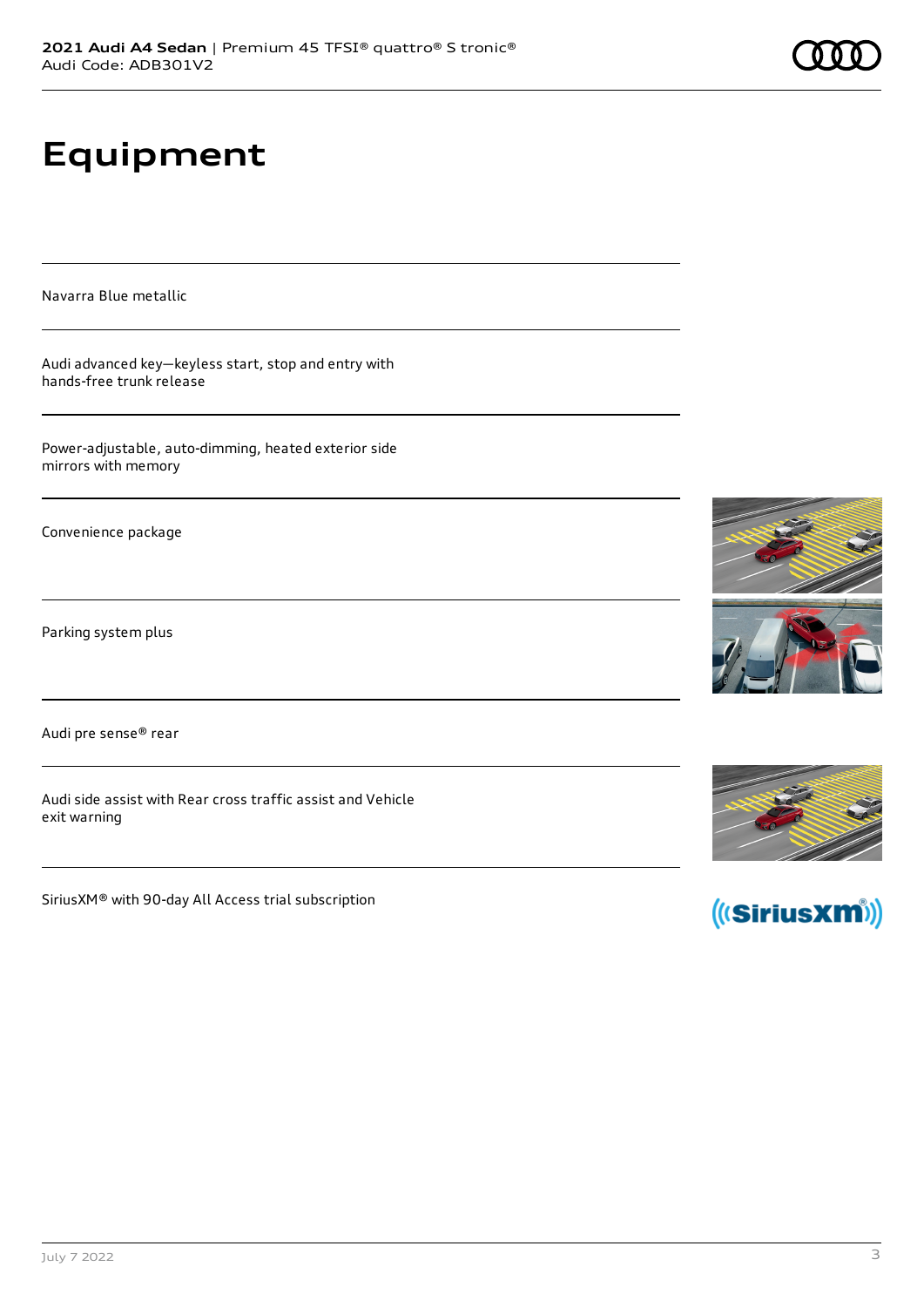| 4UH             | Driver and front passenger dual-stage<br>airbags                                  |
|-----------------|-----------------------------------------------------------------------------------|
| UH1             | Electromechanical parking brake                                                   |
| 8T2             | Cruise control system                                                             |
| VC <sub>2</sub> | Garage door opener (Homelink®)                                                    |
| 6Y2             | Top speed electronically limited to 130 mph                                       |
| 4H <sub>5</sub> | Electronic child locks                                                            |
| QZ7             | Speed-sensitive electromechanical power<br>steering system                        |
| 7K6             | Tire pressure monitoring system (TPMS)                                            |
| 4X3             | Advanced Airbag Protection System                                                 |
| 3B7             | ISOFIX child seat mounting and Top Tether<br>anchorage point for outer rear seats |

## **Exterior**

| 0PO   | Dual exhaust outlets                               |
|-------|----------------------------------------------------|
| 1S1   | Tool kit & car jack                                |
| 1 B A | Five-link front and rear independent<br>suspension |
| 8FX   | LED headlights                                     |
| HU9   | 245/40 R18 all-season tires                        |
| 8VM   | LED taillights with dynamic turn signals           |
| 4KC   | Heat-insulating glass for side and rear<br>windows |
| 47B   | Aluminum trim around exterior windows              |
| 45S   | 18" Audi Sport® 5-double-spoke design<br>wheels    |

## **Interior**

QE1 Storage package

| <b>Interior</b> |
|-----------------|
|-----------------|

| 3FE | Power sunroof                                                                              |
|-----|--------------------------------------------------------------------------------------------|
| VT5 | Illuminated aluminum door sills with S logo                                                |
| 6NQ | Black cloth headliner                                                                      |
| 9AQ | Three-zone automatic climate control with<br>digital rear display                          |
| 4L7 | Auto-dimming interior rear view mirror with<br>digital compass and Integrated Toll Module® |
| QQ1 | LED interior lighting (entry, footwell, vanity,<br>door handles, console, ambient)         |
| 6E3 | Folding front center armrest                                                               |
| 4E2 | Electric tailgate/trunk lid release from inside                                            |
| 5XF | Driver and front-passenger extendable sun<br>visors with illuminated vanity mirrors        |
| 3NT | Split-folding rear seatback (40/20/40)                                                     |
| N1F | Leather seating surfaces                                                                   |
| 4A3 | <b>Heated front seats</b>                                                                  |
| 7TL | Gray Oak Natural Wood inlays                                                               |

#### **Infotainment and Driver Assistance**

| 6K8             | Audi pre sense <sup>®</sup> city                                                               |
|-----------------|------------------------------------------------------------------------------------------------|
| 2H1             | Audi drive select <sup>®</sup>                                                                 |
| IU1             | Audi smartphone interface                                                                      |
| IW <sub>3</sub> | Audi connect <sup>®</sup> CARE assistance and security<br>services (limited time subscription) |
| KA <sub>2</sub> | Rearview camera                                                                                |
| 8G1             | High beam assist                                                                               |
| 9VD             | Audi sound system                                                                              |
| 9S7             | Driver information system with 7" color<br>display                                             |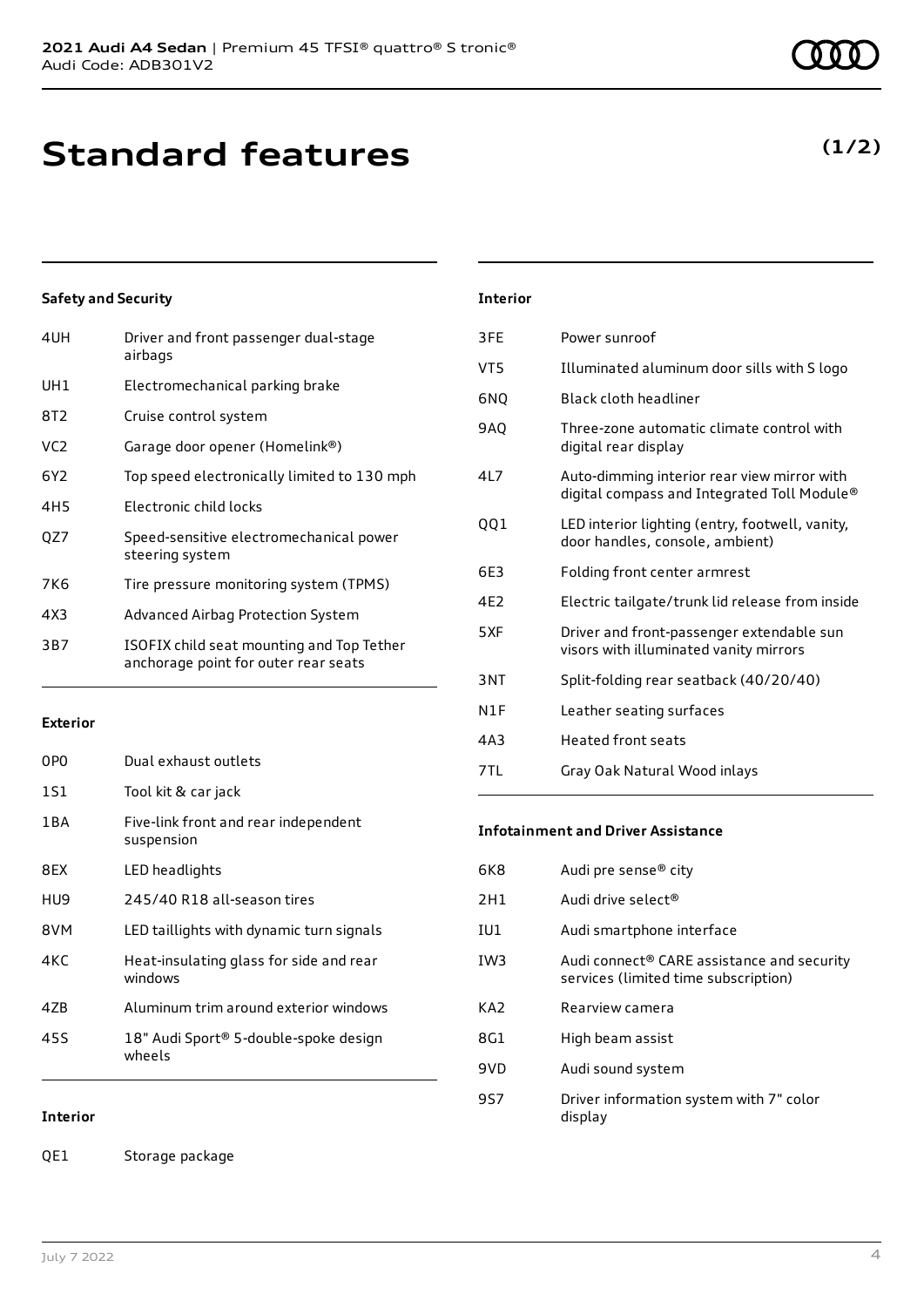**(2/2)**

## **Standard features**

## **Infotainment and Driver Assistance**

- 6I3 Lane departure warning
- 9ZX Preparation for mobile phone (Bluetooth®) with streaming audio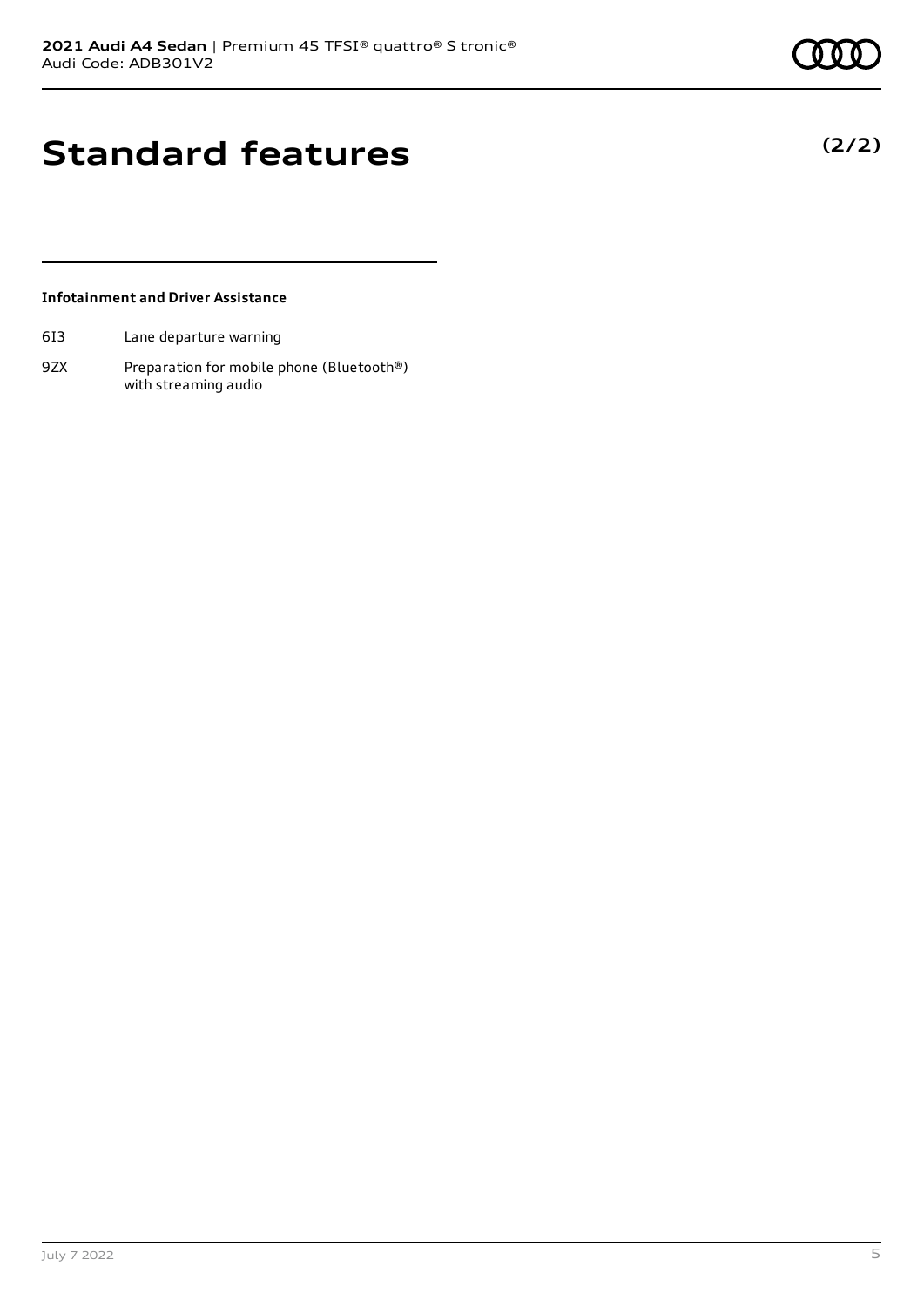## **Dealer remarks**

Text MA027572 to 96300 We have the best prices on all Audi models..Recent Arrival! Clean CARFAX. 2021 Audi A4 45 S line Premium Blue 24/31 City/Highway MPG 7-Speed Automatic S tronic, quattro.

At Cherry Hill Imports you can buy and finance with confidence. We will provide you with an excellent buying experience you will brag to your friends about. We buy cars, all years makes and models.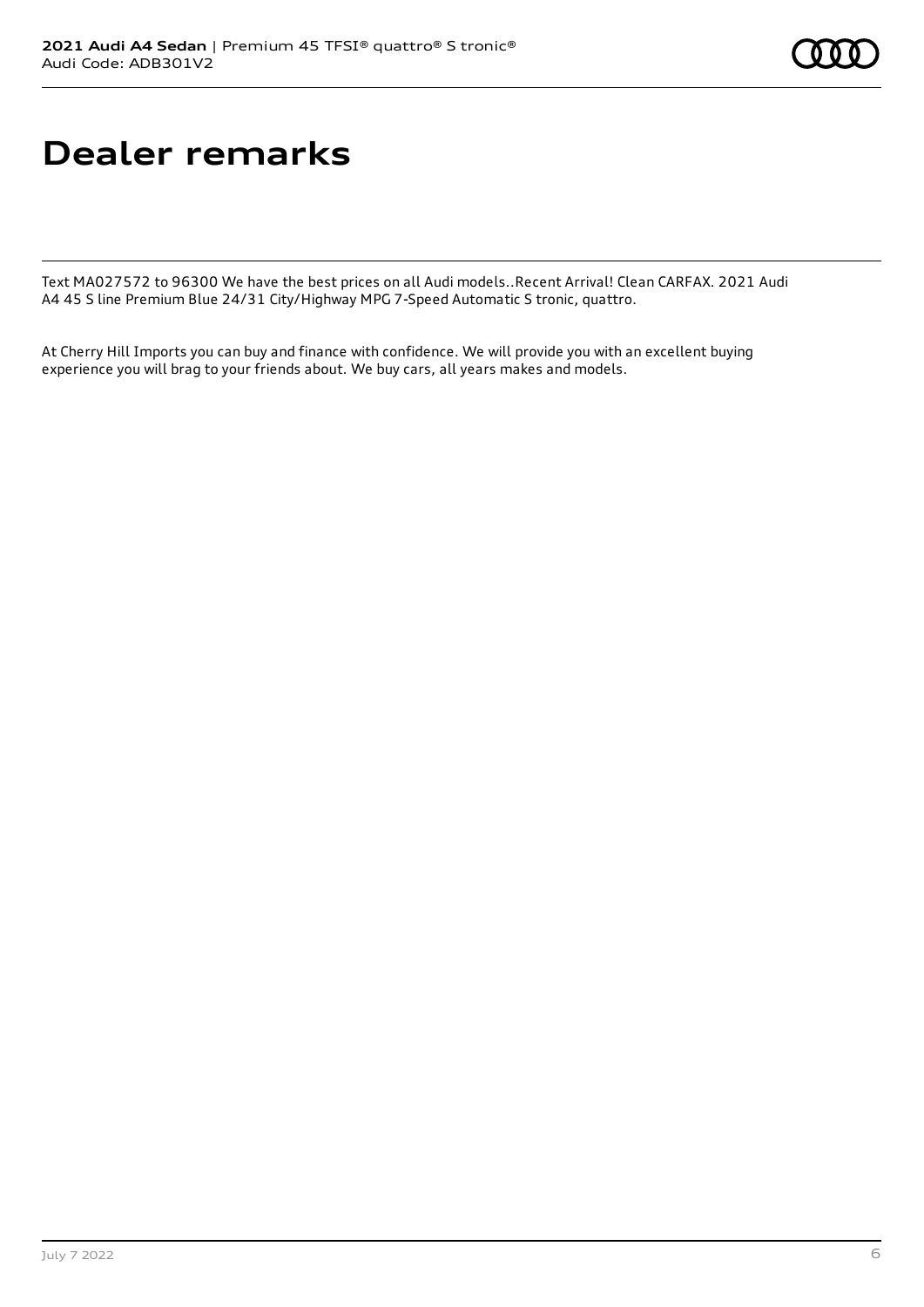**Technical Specifications**

#### Acceleration (0 - 60 mph) 5.2 seconds

**Engineering | Performance**

Power Level 45

Max. output 261 HP Displacement 2.0 l

Torque 273 lb-ft@rpm

Engine type 2.0-liter four-cylinder

| Engine block                                | Cast-iron                                     |
|---------------------------------------------|-----------------------------------------------|
| Induction/fuel injection Turbocharged/TFSI® |                                               |
| Cylinder head                               | Aluminum-alloy                                |
| stroke                                      | Displacement/Bore and 1,984/82.5 x 92.8 cc/mm |
| Top track speed <sup>1</sup>                | $130$ mph                                     |

Valvetrain 16-valve DOHC with Audi valvelift system

| Front axle           | Five-link independent suspension                                                                                 |
|----------------------|------------------------------------------------------------------------------------------------------------------|
| Rear axle            | Five-link independent suspension                                                                                 |
|                      |                                                                                                                  |
| <b>Brakes</b>        |                                                                                                                  |
| <b>Front brakes</b>  | 13.3 (ventilated disc) in                                                                                        |
| Rear brakes          | 13.0 (ventilated disc) in                                                                                        |
| Parking brake        | Electromechanical                                                                                                |
|                      |                                                                                                                  |
| <b>Body</b>          |                                                                                                                  |
| Material             | Lightweight construction<br>technology - multi-material body<br>construction (steel and aluminum<br>composition) |
| Corrosion protection | Multi-step anti-corrosion protection                                                                             |

## **Transmission | Drivetrain**

| Drivetrain type | quattro <sup>®</sup> all-wheel drive with ultra <sup>®</sup><br>technology |
|-----------------|----------------------------------------------------------------------------|
| Transmission    | Seven-speed S tronic <sup>®</sup> dual-clutch<br>transmission              |

## **Warranty | Maintenance**

**Suspension**

| Warranty | 4-year/50,000-mile Audi New |
|----------|-----------------------------|
|          | Vehicle Limited Warranty    |

## **Steering**

| Steering type                             | Speed-sensitive electromechanical<br>power steering system |
|-------------------------------------------|------------------------------------------------------------|
| Turning diameter, curb-38.1 ft<br>to-curb |                                                            |
| Steering ratio                            | 15.9:1                                                     |

## **(1/2)**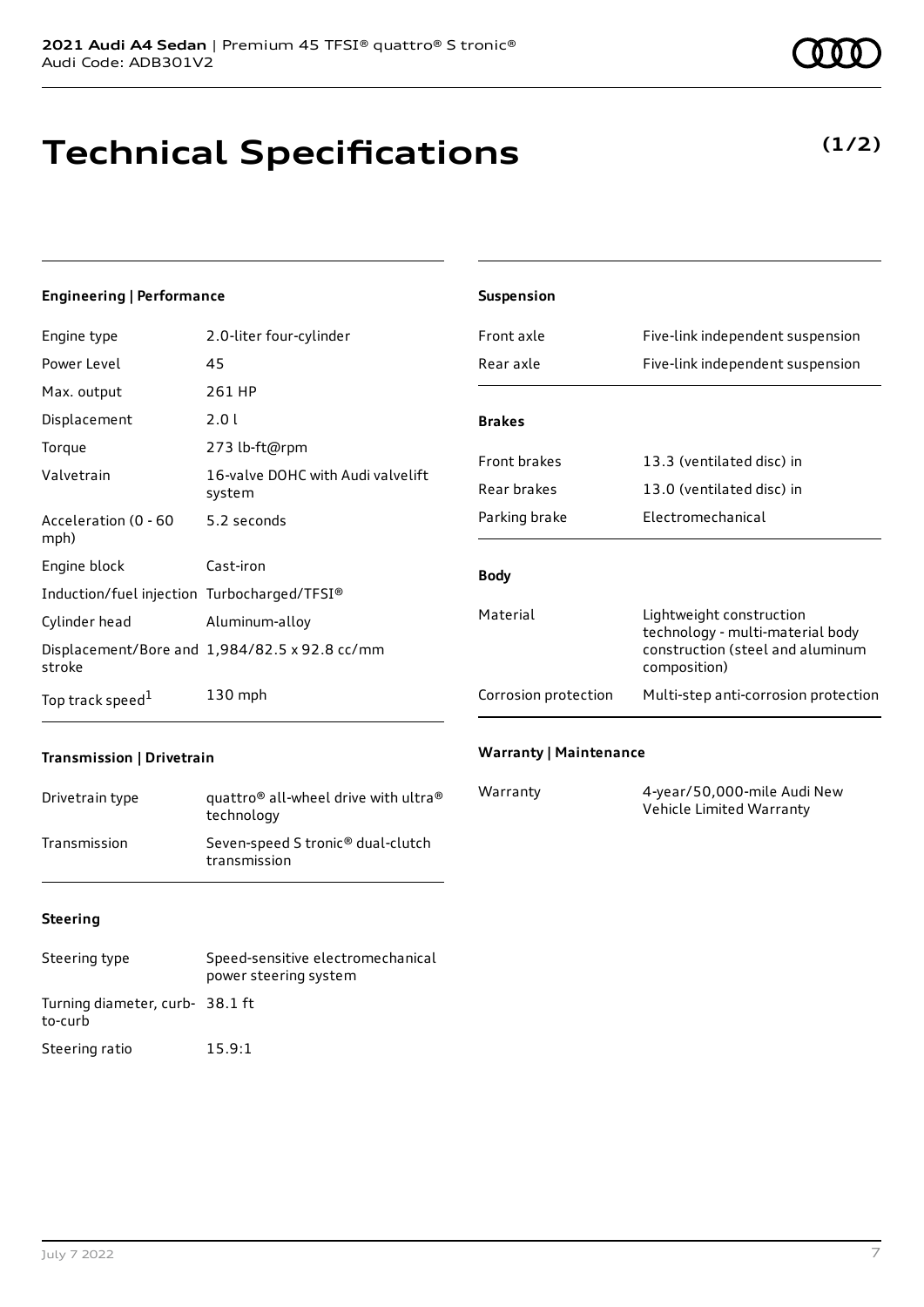## **Technical Specifications**

#### **Exterior Measurements**

| Height                           | 56.2 in  |
|----------------------------------|----------|
| Overall width without<br>mirrors | 72.7 in  |
| Length                           | 187.5 in |
| Wheelbase                        | 111.0 in |
| Drag coefficient                 | 0.28 Cw  |
| Overall width with<br>mirrors    | 79.6 in  |
| Track rear                       | 61.2 in  |
| <b>Track front</b>               | 61.9 in  |
| Curb weight                      | 3,627 lb |

#### **Interior measurements**

| Seating capacity                          | 5                   |
|-------------------------------------------|---------------------|
| Shoulder room, rear                       | 54.5 in             |
| Head room with front<br>sunroof           | 37.3 in             |
| Leg room, rear                            | 35.7 in             |
| Shoulder room. front                      | 55.9 in             |
| Head room with rear<br>sunroof            | 37.4 in             |
| Leg room, front                           | 41.3 in             |
| Cargo volume, rear<br>seatbacks up/folded | 12.0/- cu ft, cu ft |



**(2/2)**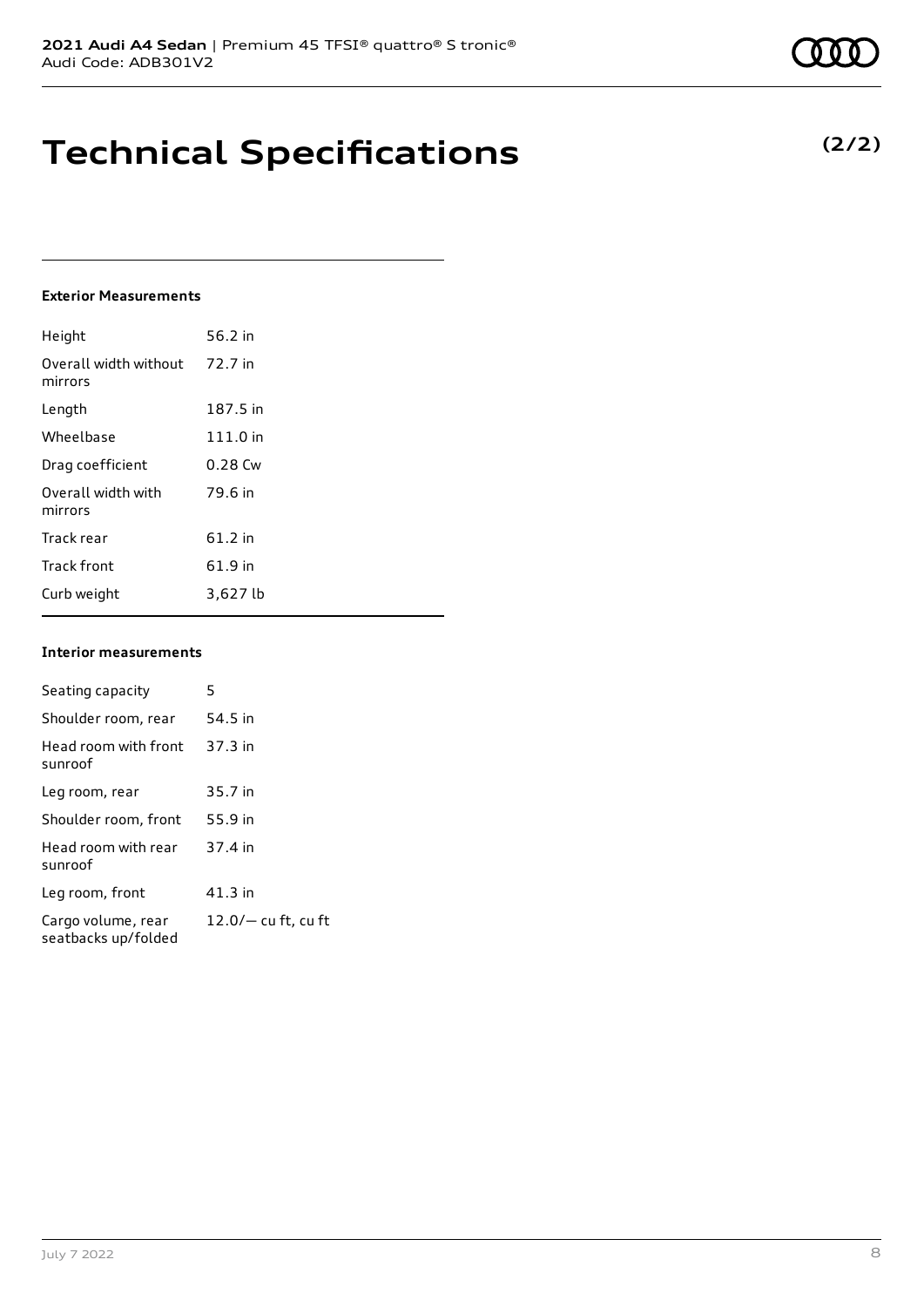

## **Consumption- and emission**

**Consumption by NEDC**

combined 27 mpg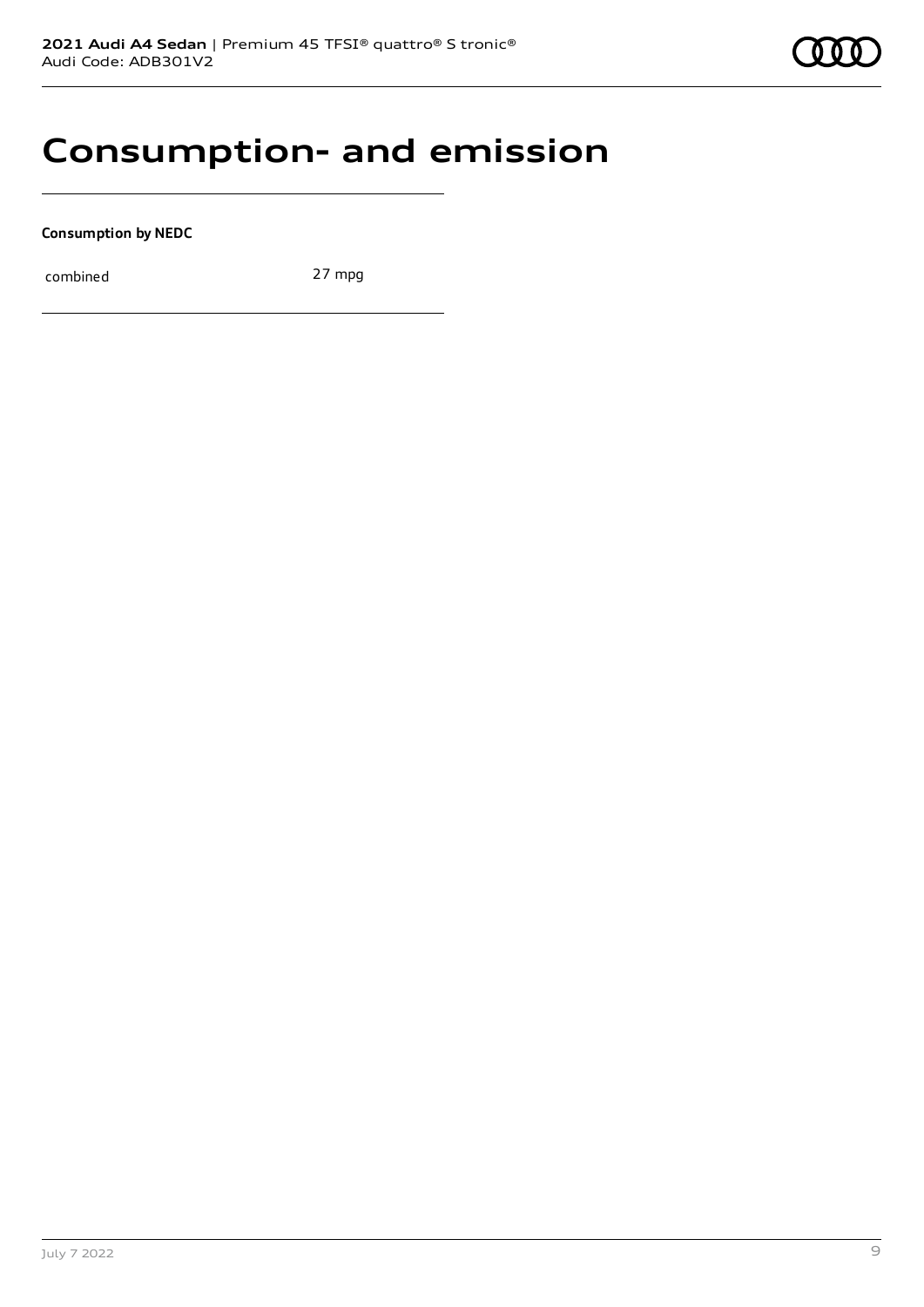

## **Contact**

Dealer **Audi Cherry Hill**

2261 Route 70 W 08002 Cherry Hill NJ

Phone: +18566655370 FAX: 8569108113

www: [https://www.audicherryhill.com](https://www.audicherryhill.com/)